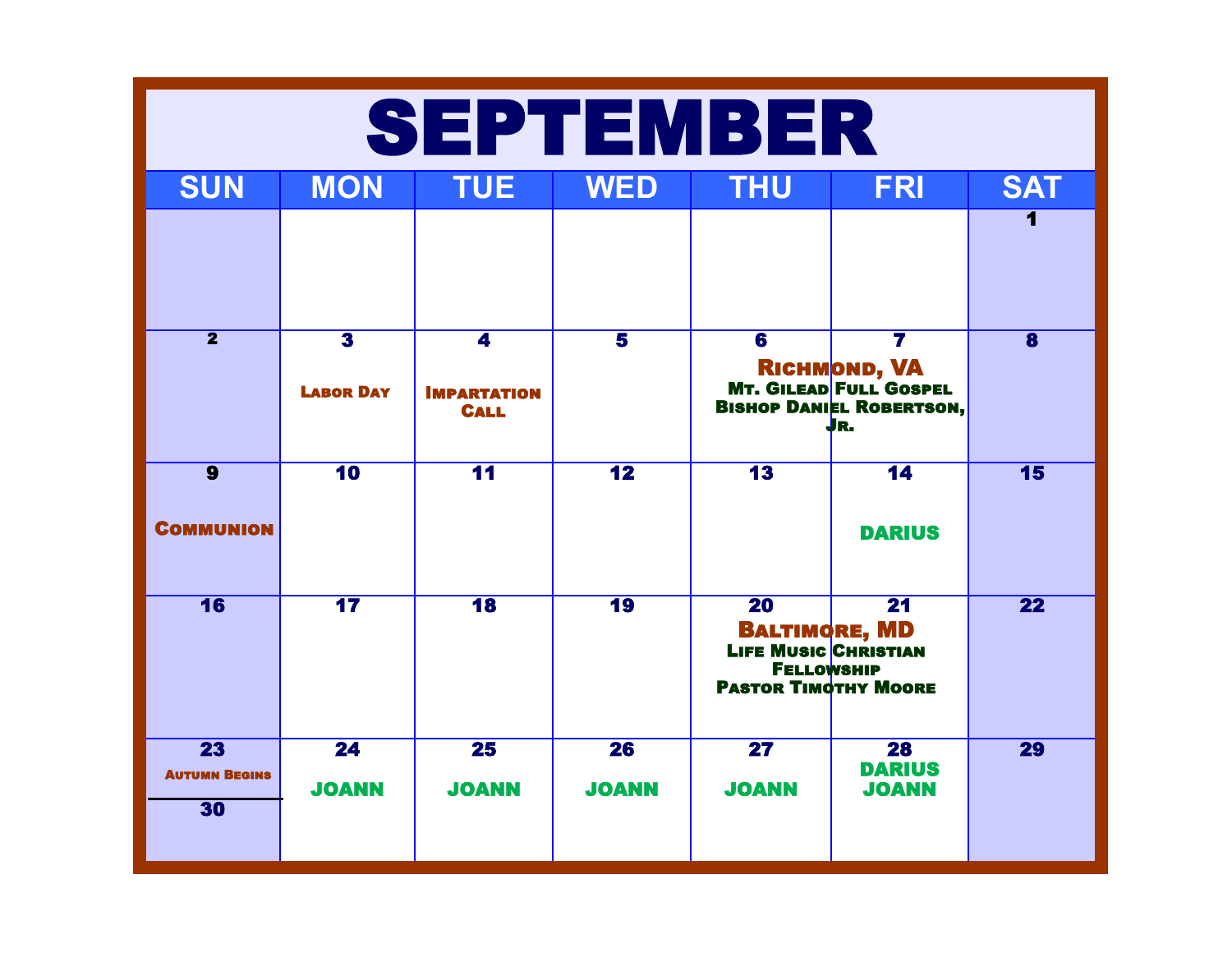| OCTOBER                             |                                           |                                                              |                                   |                                   |                                                                                                                 |                          |  |
|-------------------------------------|-------------------------------------------|--------------------------------------------------------------|-----------------------------------|-----------------------------------|-----------------------------------------------------------------------------------------------------------------|--------------------------|--|
| <b>SUN</b>                          | <b>MON</b>                                | <b>TUE</b>                                                   | <b>WED</b>                        | <b>THU</b>                        | <b>FRI</b>                                                                                                      | <b>SAT</b>               |  |
|                                     |                                           | $\overline{\mathbf{2}}$<br><b>IMPARTATION</b><br><b>CALL</b> | $\overline{\mathbf{3}}$           | 4                                 | $\overline{\mathbf{5}}$<br><b>BATON ROUGE, LA</b><br><b>WORLD SHAKERS CHURCH</b><br><b>DR. JEFFREY PHILLIPS</b> | $\overline{6}$           |  |
| $\overline{\mathbf{7}}$             | $\overline{\mathbf{8}}$<br><b>BERNARD</b> | $\overline{9}$<br><b>BERNARD</b>                             | $\overline{10}$<br><b>BERNARD</b> | $\overline{11}$<br><b>BERNARD</b> | $\overline{12}$<br><b>BERNARD</b>                                                                               | $\overline{13}$          |  |
| $\overline{14}$<br><b>COMMUNION</b> | 15                                        | 16                                                           | 17                                | 18                                | 19<br><b>NEWPORT NEWS, VA</b><br><b>MERCY &amp; TRUTH MINISTRIES</b><br><b>PASTOR ERIC MILLER</b>               | <b>20</b>                |  |
| $\overline{21}$                     | $\overline{22}$<br><b>LEDOUX</b>          | $\overline{23}$<br><b>LEDOUX</b>                             | $\overline{24}$<br><b>LEDOUX</b>  | $\overline{25}$<br><b>LEDOUX</b>  | $\overline{26}$<br><b>LEDOUX</b>                                                                                | $\overline{\mathbf{27}}$ |  |
| 28                                  | $\overline{29}$                           | 30                                                           | 31                                |                                   |                                                                                                                 |                          |  |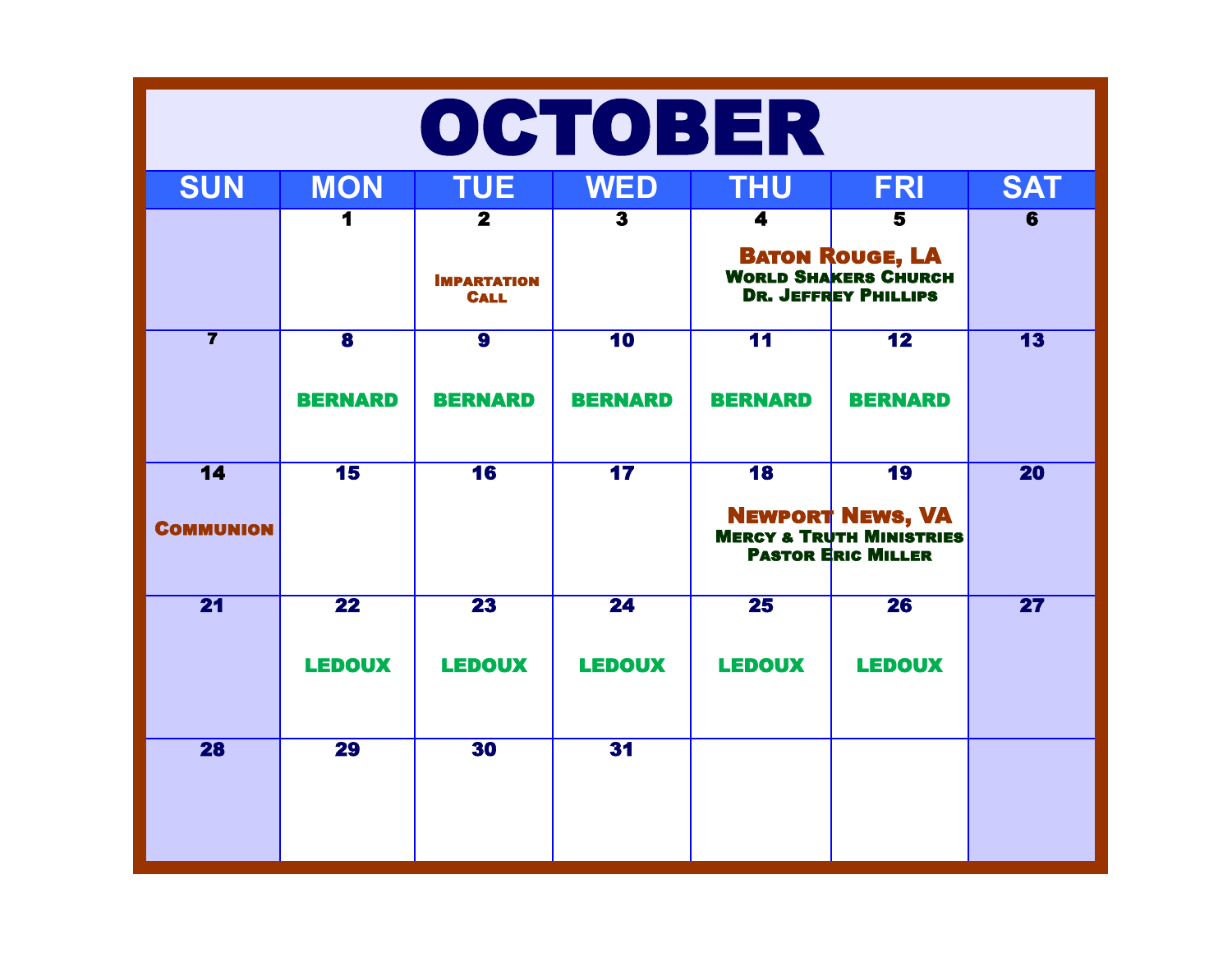